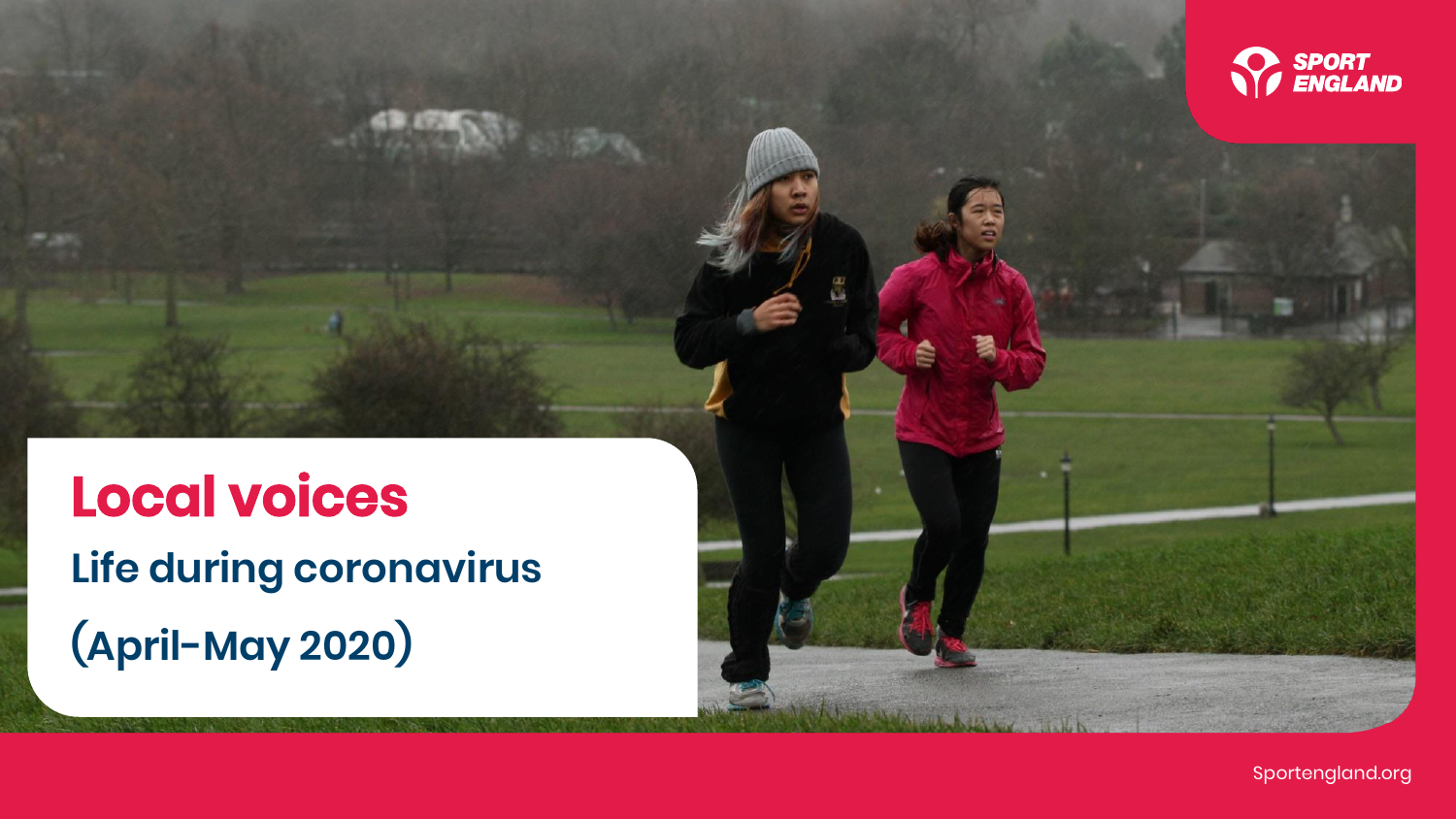Through our wide range of trusted relationships with people working in different parts of the 'system' in many places across the country, we've been able to have frank and insightful conversations about the current situation. We used a tool developed by Collaborate CIC to make sense of what we were hearing, develop a set of themes and explore the detail which lay underneath them.

Time has also been spent proactively sourcing information, anecdotes and stories which exemplify what we've discovered. Extracts from some of these are included here using their original and authentic language; elsewhere we've summarised what we've heard. We'll make available those sources and stories for colleagues and partners who wish to explore further.

# **What we did Why we did it**

To give a voice to local communities and places reflecting their current experiences of living with coronavirus (Covid-19) that can be shared within us and partners in order to gain insight about how we respond. This can be built upon as the situation changes and experiences, plans and responses evolve .

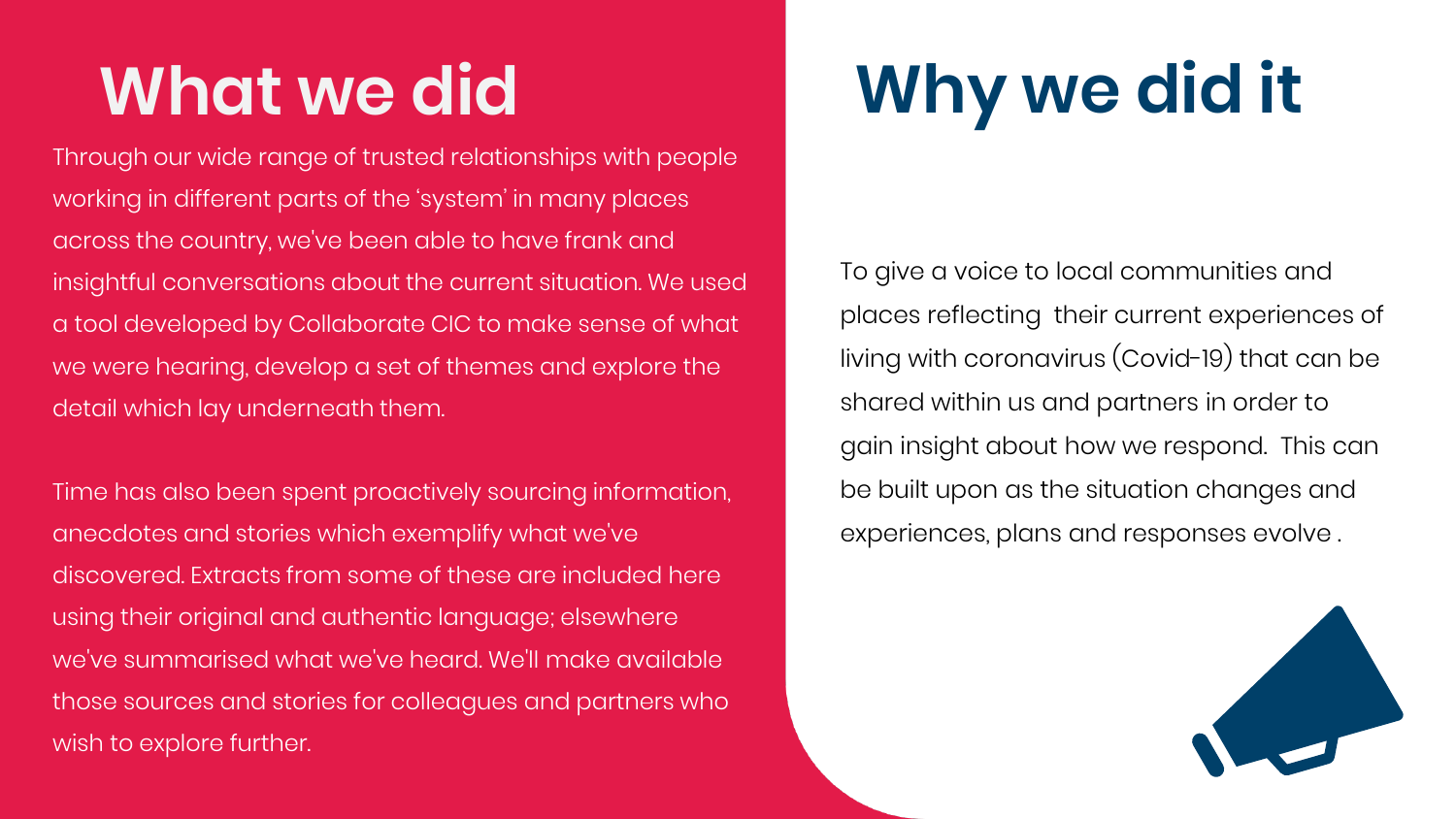# **What we asked**

What are the big issues currently affecting individuals, organisations and communities?

What are the emerging needs?

What are the main priorities of local/place leaders at this time?

What patterns or trends have you detected that are starting to emerge?

Where does 'keeping active' fit into the above? What have you detected locally about what is happening here?

Are there wider Inequalities emerging/surfacing?

What can we do more/less of?

How are you feeling about the future? Any emerging thoughts or issues about how the future should look like/the 'new normal'?

### **Who we spoke to**



**FNGI AND** 

We ran a series of discussion, reflection and storytelling sessions with those identified above. In addition, bespoke conversations were held with our key places on a regularly basis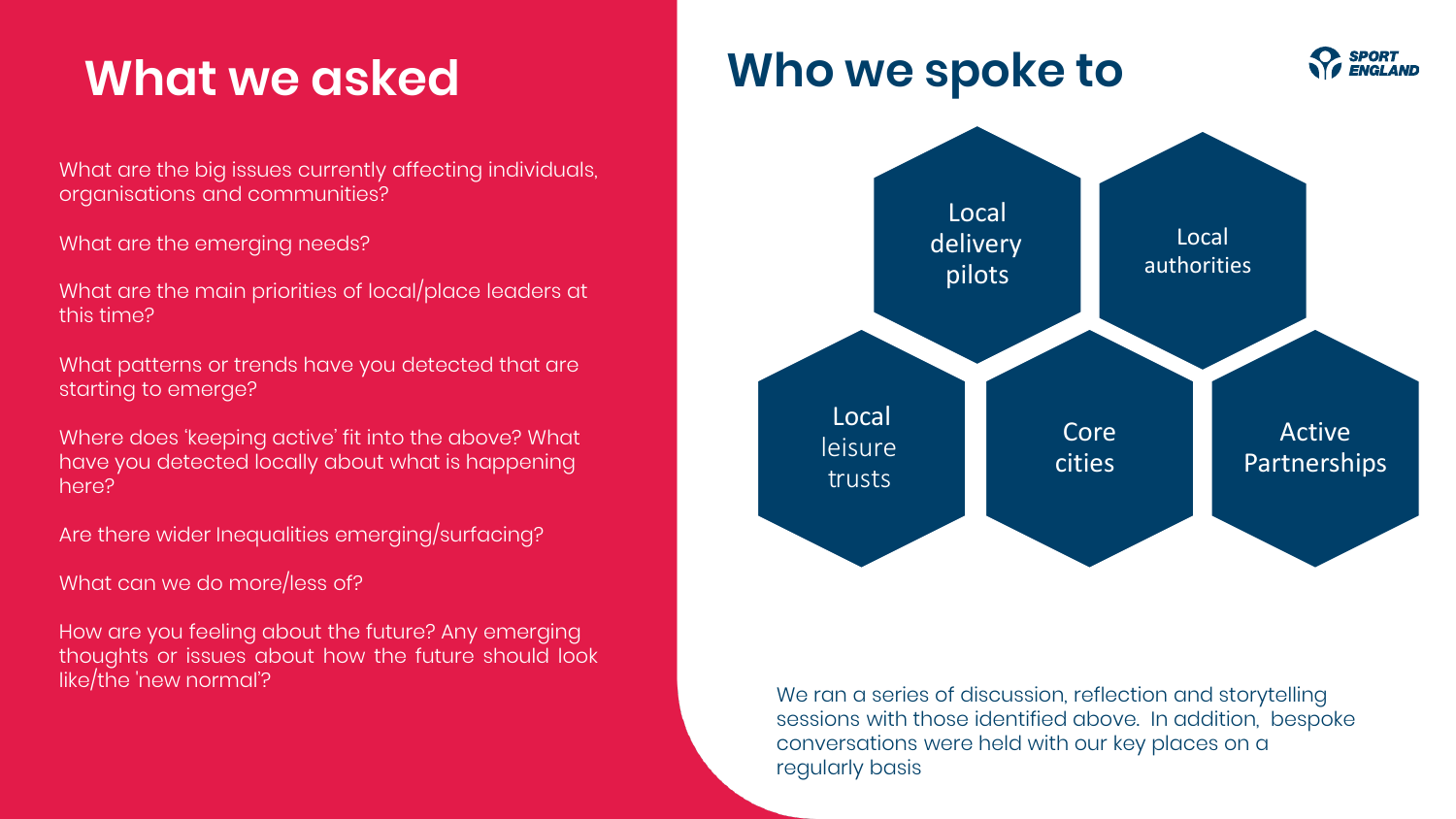

Below are the key themes that emerged from our intelligence gathering, this is not a linear list and themes are inter-related.

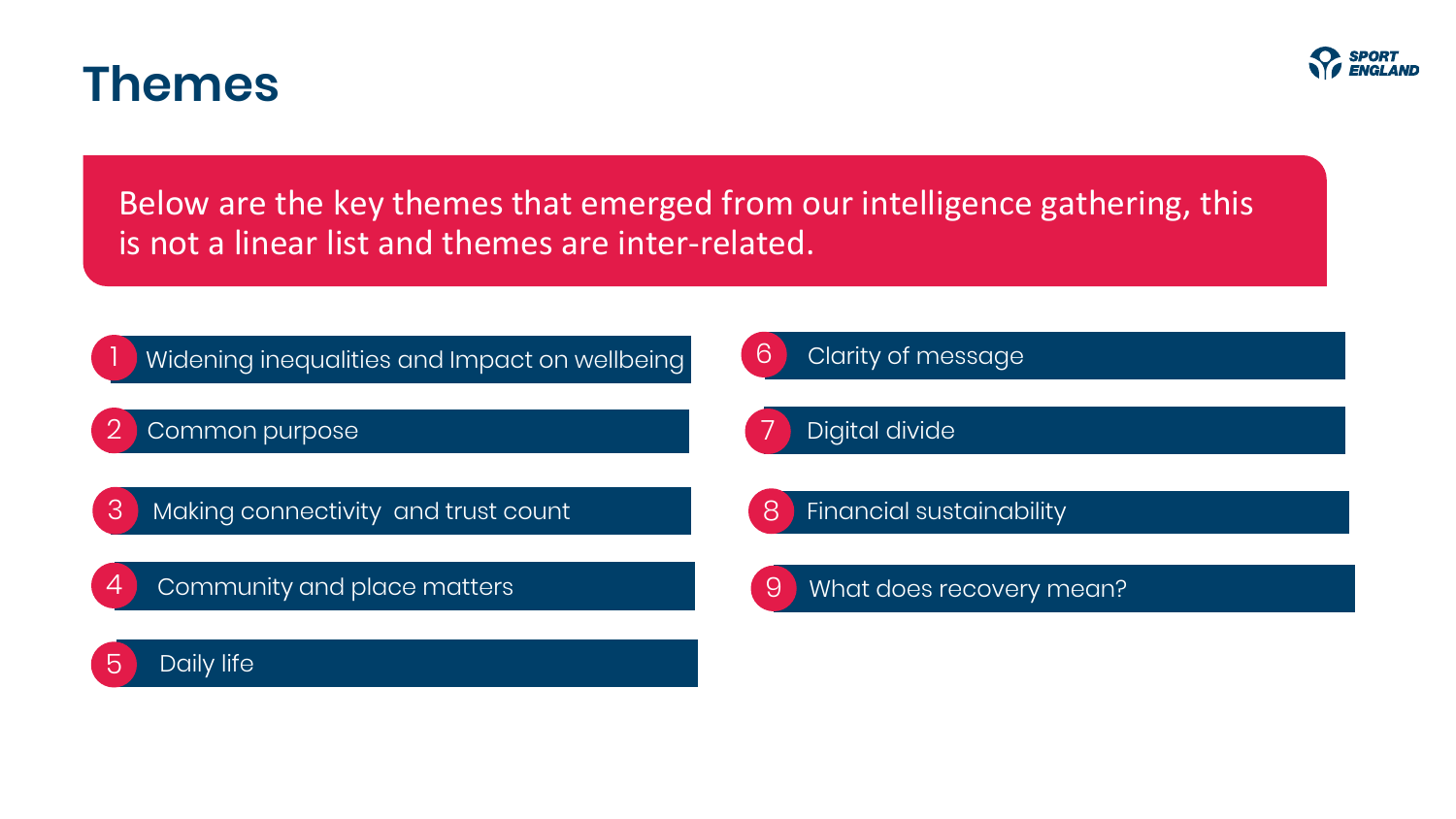# **Widening inequalities and impact on wellbeing**



- **•** This was the most commonly raised issue and area of concern that emerged from conversations. The situation of the lockdown is universal, everyone is impacted, but the **impact is disproportionate** on certain groups. We're particularly hearing that people are being **adversely affected** by poor **mental health**, access to **education**, **financial hardship** and increased risk of experiencing **domestic violence**.
- Alongside this inequality of experience is the disparity between the **reality on the ground** and the debate/rhetoric particularly at national level, for example the opportunity to 'learn a new skill', the ability to 'get out in the garden' and the practicalities of 'don't use public transport'.
- Access to a garden or local green space; housing type and access to information are **contributing factors to people's ability to be active** during this time.
- There is some concern about a recession **hitting least resiliant people the hardest** and the feeling that this'll be 'austerity upon austerity'.
- **EXECT Adversity is bringing people together at a concentrated community level, often within a few** streets. There's been a **strengthening of existing community structures** and an increased sharing economy such as food, skills, toys and equipment.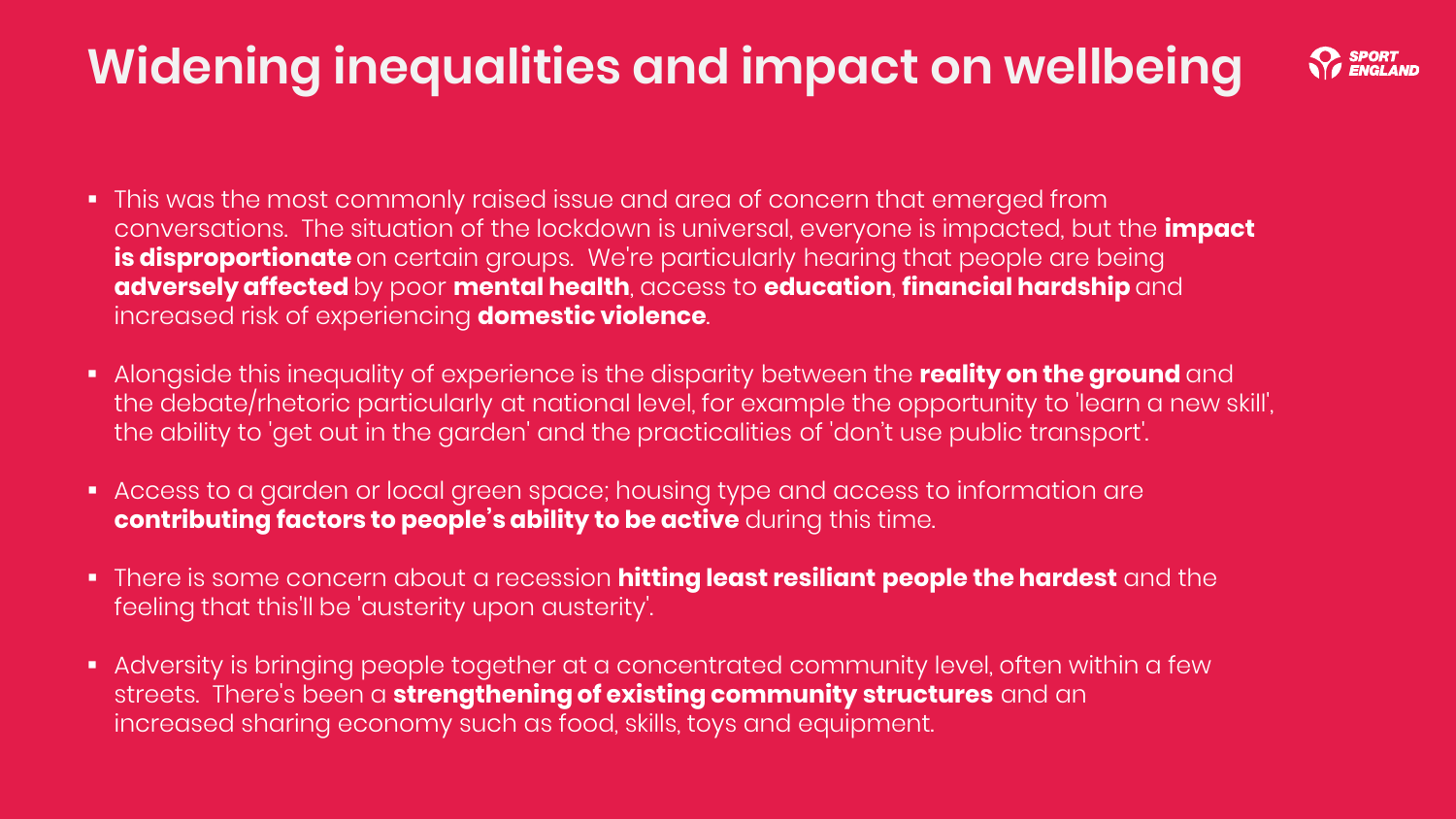### **Widening inequalities and impact on wellbeing**



*A summary from a leadership essentials discussion including local authorities, local trusts and Active Partnerships, highlighted that:*

*This is the time to explore deep inequalities, they're big complex issues and if we don't explore them now, we risk reverting back to old behaviours. Decision makers are seeing inequality as a priority but it seems they're responding reactively and focusing on surface solutions. To create lasting change, we need to explore the challenge and solutions with people and organisations to sustain behaviours that aim to meet shared outcomes.*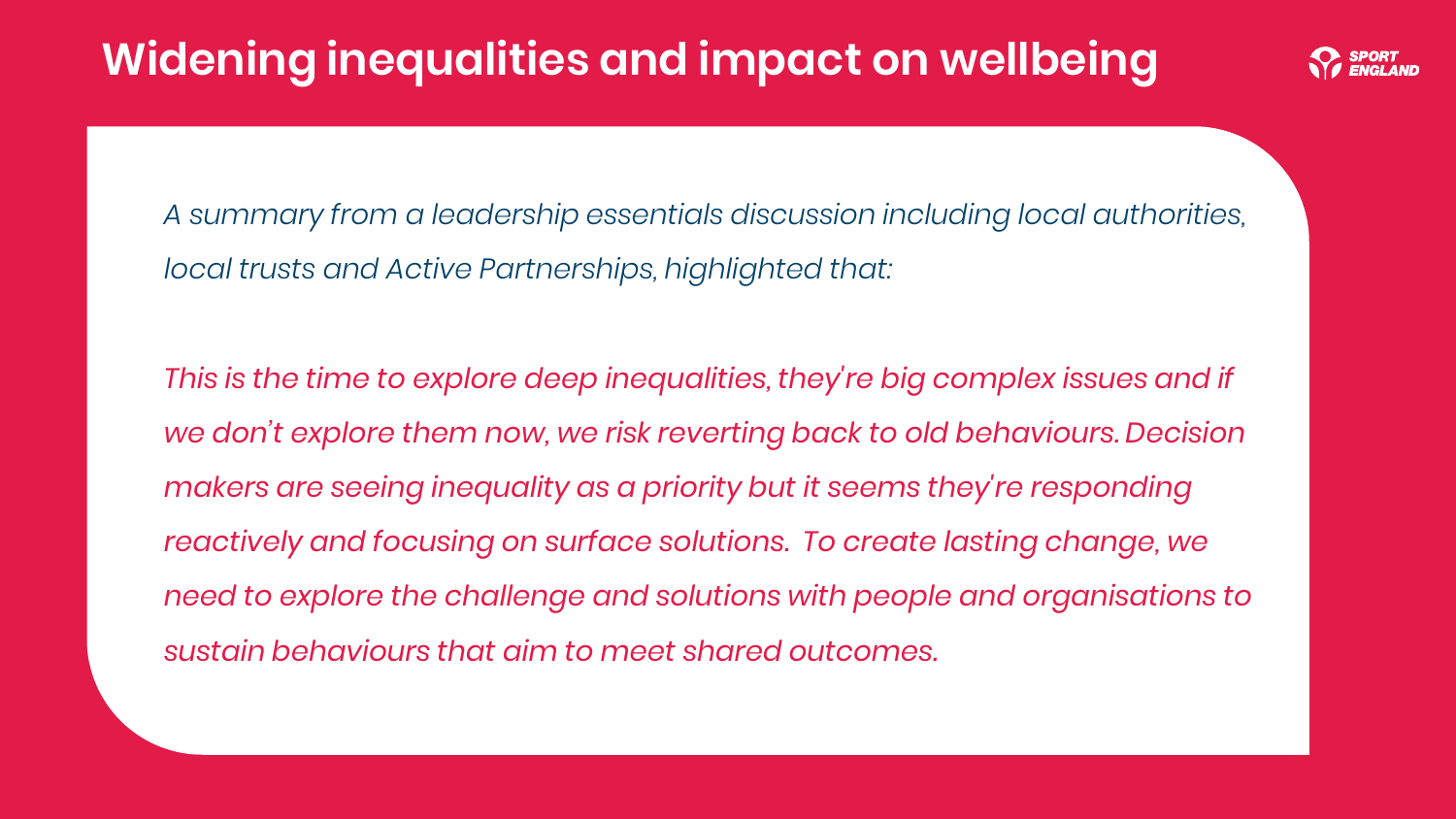# **Widening inequalities and impact on wellbeing**

#### **Emerging question**

1. Will this current sense of crisis galvanise local systems to focus on inequalities in a new or different way once the immediate lockdown has eased?

*We heard from local delivery pilots and local authorities that:*

- *Closing the gap has just got a lot harder*
- *Lockdown is viewed through the eyes of privilege*
- *It's taking our target audiences further away.*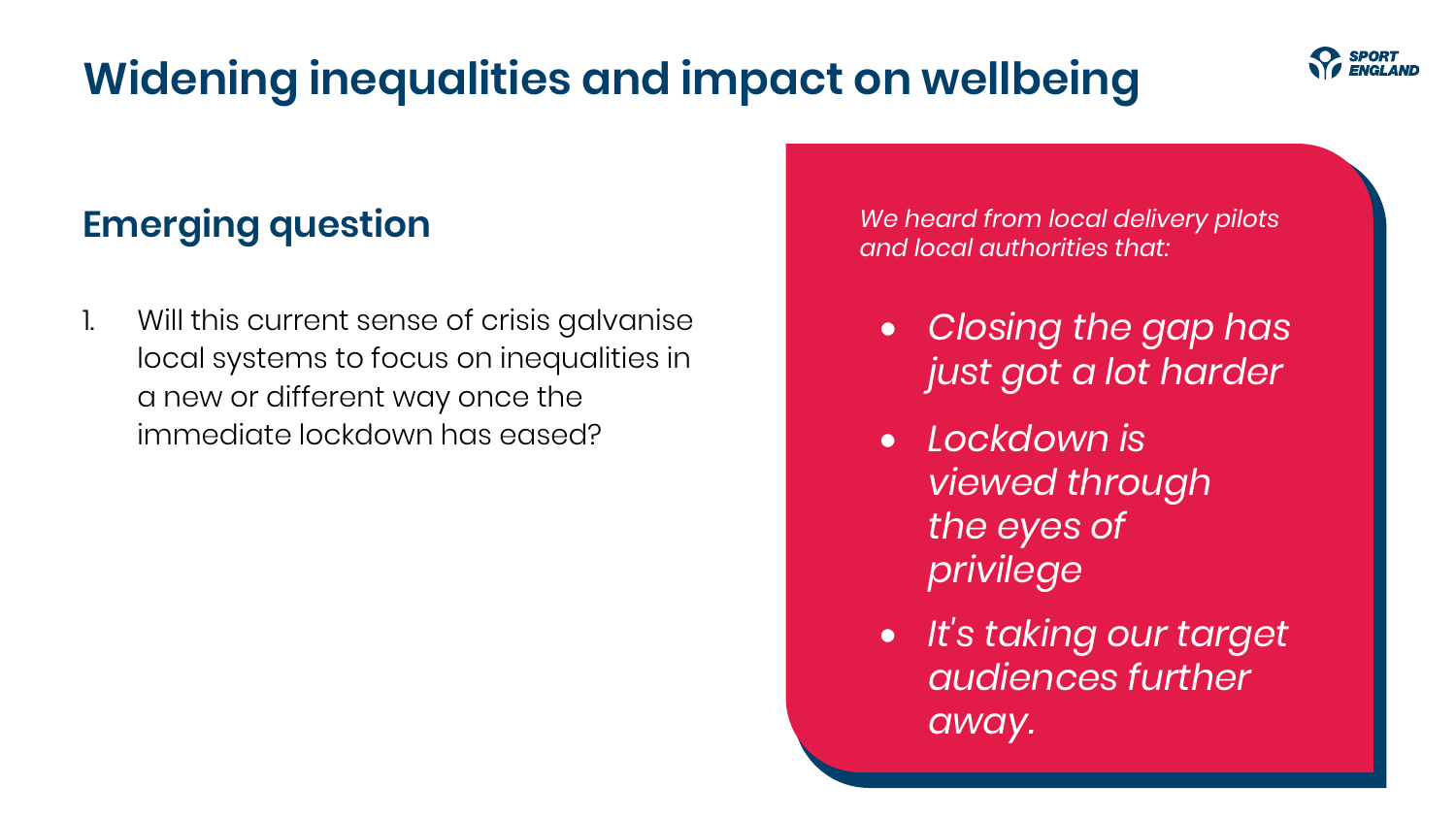

# **Common purpose – energy, passion, kindness and humanity**

- The crisis has brought about common purpose and **everyone has a part to play.** People in places matter. Lives matter. Helping people matters. The importance of these values is creating common purpose and endeavour which is **breaking down siloed or sectoral ways of thinking**.
- There is a move via empathy to **being human**. The stories that resonate are about being human, whether that's the positivity of the **'can do' attitude** of colleagues in the system, the **nimbleness,** pace of response and **resilience** of the community or the concern for the inequalities that might be widening and how that impacts on communities and the most vulnerable.
- The **local system is coming together** before our eyes at a fast pace to respond to the crisis and protect people's lives but how do we ensure this is not lost when the immediacy is over?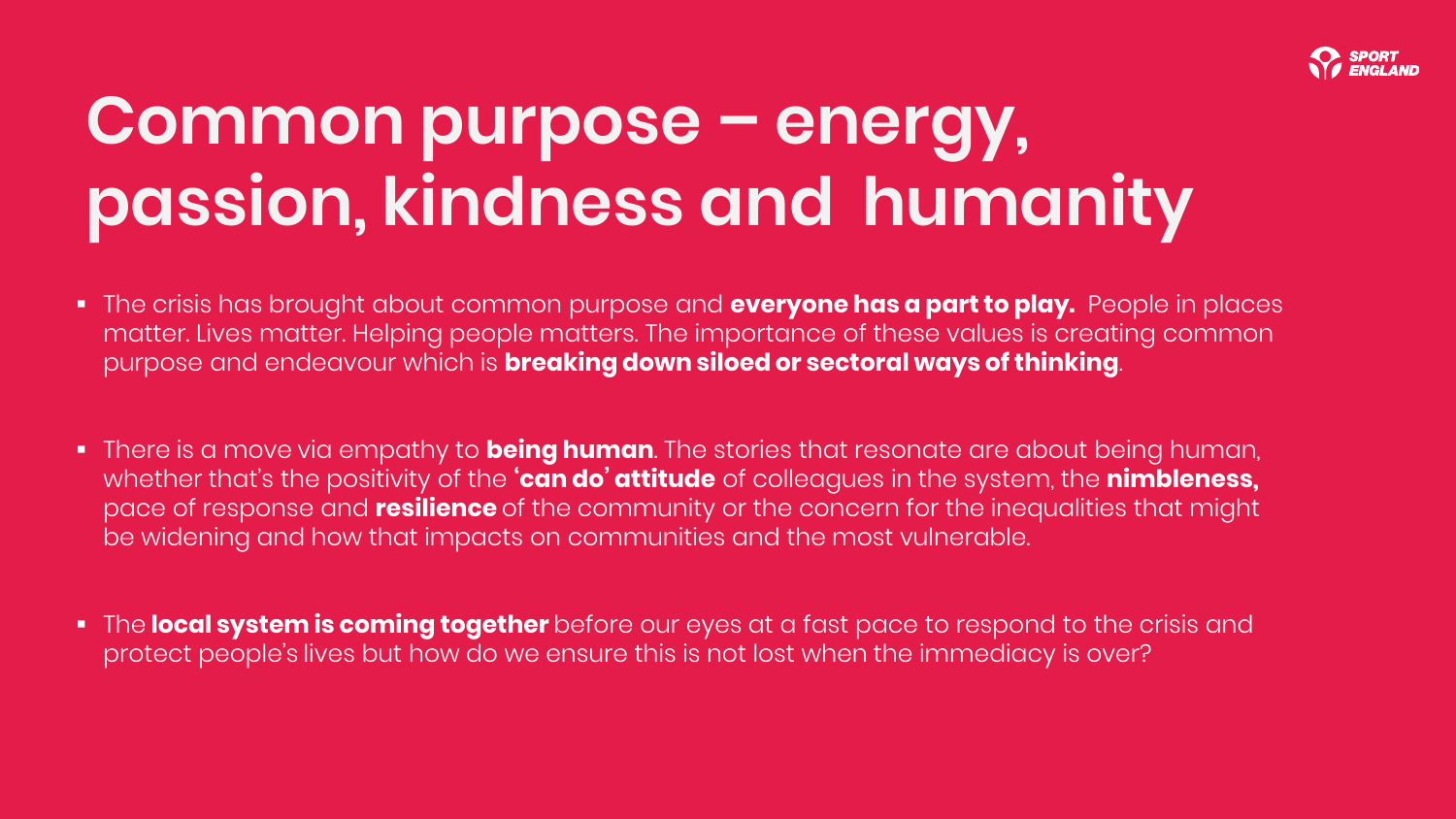

### **Common purpose - energy, passion, kindness and humanity**

*There's been a 'people and place' focus with a shared purpose. The LDP has been part of the emergency action plan and this has enabled the local authority to reach people that it has struggled to reach. If it wasn't for the work of the LDP, they wouldn't have got that many organisations around the table. There's been a silent army of people who've been pointed in the right direction and street-based leadership has responded to local need. Hierarchies have been put aside and people empowered.*

• *Read Pennine Lancashire's full [coronavirus story](https://sportengland-production-files.s3.eu-west-2.amazonaws.com/s3fs-public/2020-07/Pennine%20Lancashire%27s%20coronavirus%20story.pdf?KhnYLlIPodb8K7ewA4yBcEUJrhqdwvzX) on our website.*

#### **Emerging questions**

- 1. How do we build on this way of working and guard against reverting to previous behaviours as we move into recovery?
- 2. How do we move from thinking as a sector to behaving as part of an ecosystem?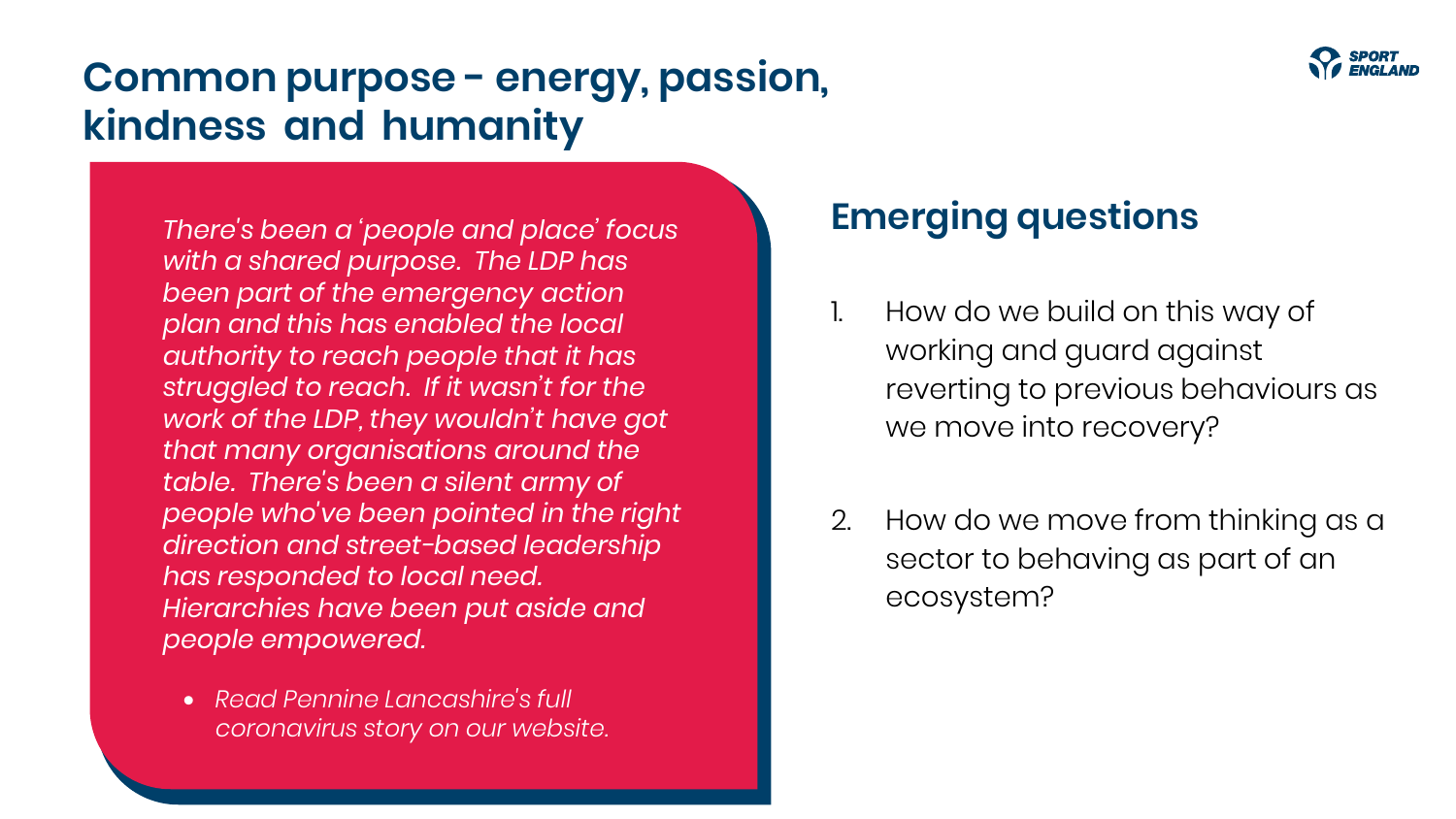# **Making connectivity and trust count**  $^{\circledR}$  **BPGRT**

- The **agility** of the LDPs to work **flexibly** and adjust quickly and effectively to local need has come to the fore during the crisis. Many LDPs have been seen as the **'go to' partnership** to support activation of the community response, often as a result of established trust and in-depth community relationships that've been developed.
- In other areas where there has been a deliberate focus on a place-based approach, experiences have been similar with the ability to **quickly reach communities in need.** Being a trusted partner with the right relationships e.g. an Active Partnership or a local trust provider, has helped others connect to communities.
- New relationships have opened up; the barriers are down, and the **red tape has been cut.** There are, however, still examples of places where there is a return to silos.
- It's not just about being better connected but sharing power. There's been **distributed leadership** with a feeling that, for some, hierarchies had been dropped and organisations and people empowered. The redeployment of staff has also contributed to the formation of new relationships and **blurring of sectoral boundaries.**
- Relationships are at the bedrock of everything creating buy-in, change and impact. **Trusted status** is a valuable currency that we need to cherish and enhance.

#### **This is system change!**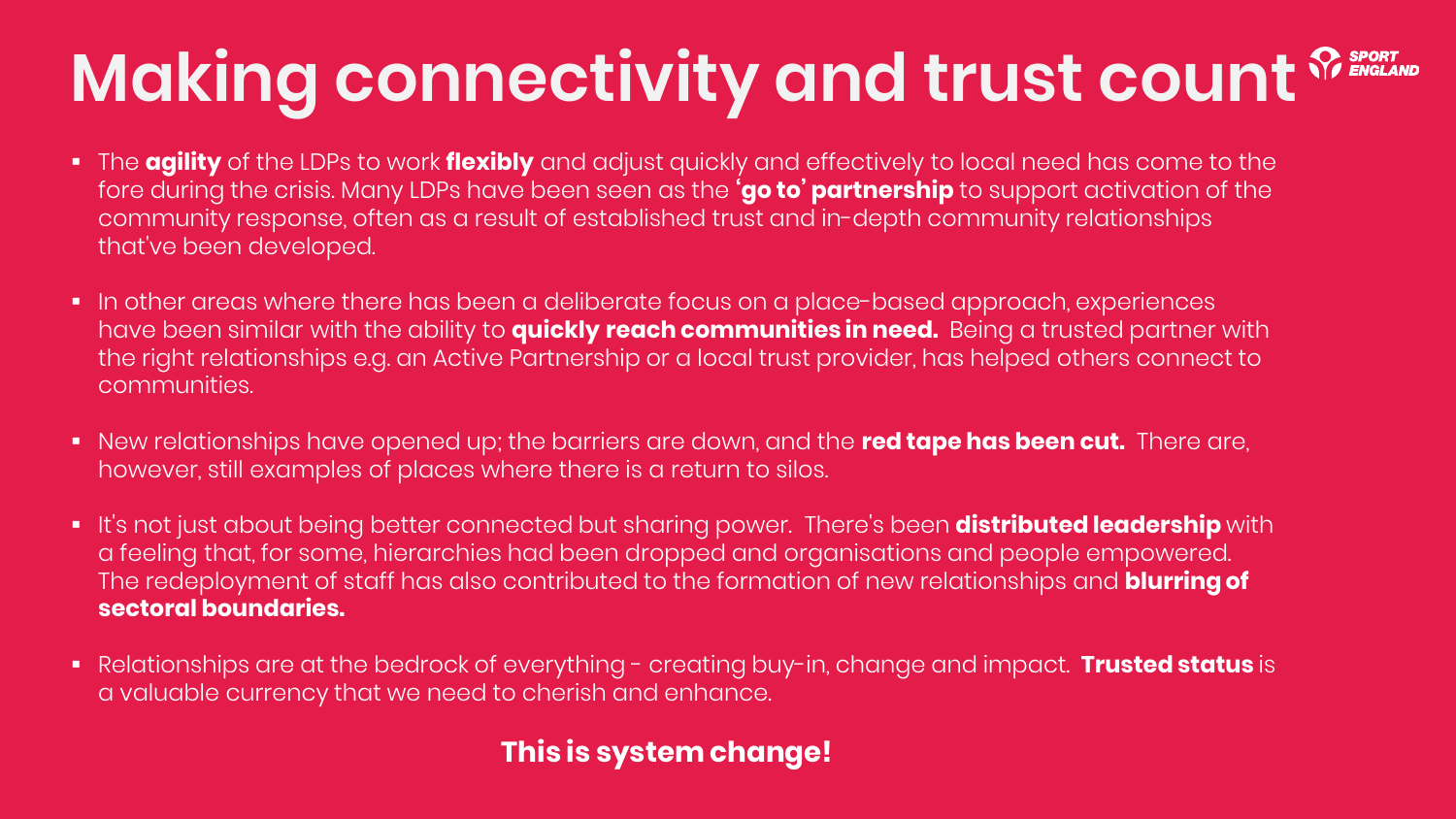### **Making connectivity and trust count**



*A number of local authorities reported strengthening relationships with social care. In one authority social care was increasingly concerned about major increases in falls by older people at home and asking how physical activity could help both in the short and medium term.*

*An Active Partnership who's been working in a small and very deprived area of a city had developed a closer working relationship with the clinical commissioning group (CCG). As a direct result of this connection they were asked to help with the work of the coronavirus community hub for the area.*

 *Through being able to provide immediate practical support, it's hoped more strategic work between the Active Partnership and CCG will develop for the areas as it feels more than ever that solutions are at a community level.*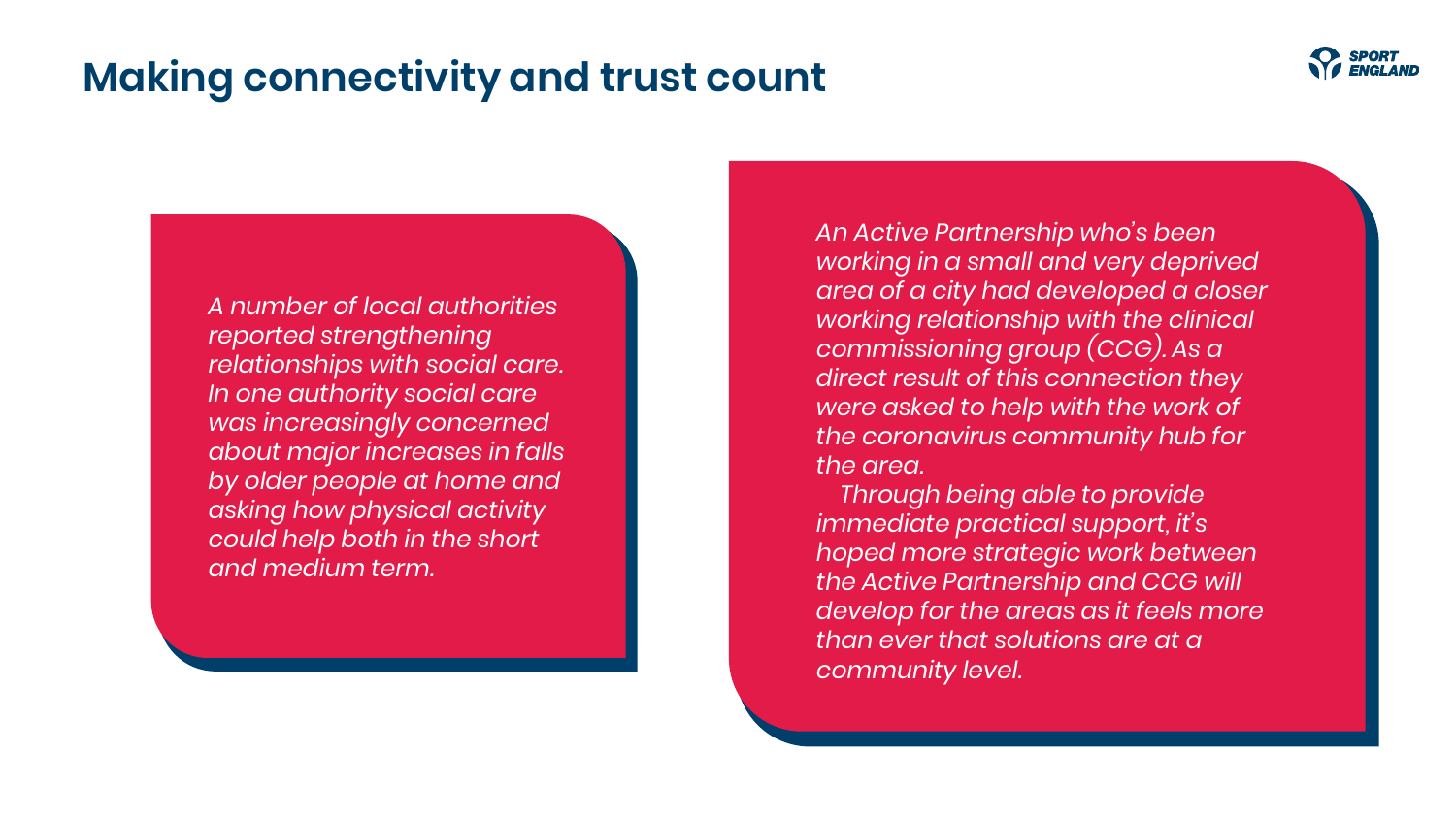### **Making connectivity and trust count**



#### **Emerging questions**

*"* 1. The LDP approach is showing its dividends and in other places there too is the start of a systems approach. How can we realistically take this even further across the country, given our resource constraints?

*We heard from one local delivery pilot that they have staff members who live locally and are now well connected through the pilot's work. They've been able to respond quickly as part of a newly formed community action group. And while other statutory or local partners – the 'badged people' – were slow to mobilise and are now expecting to lead, it's creating a healthy tension and debate which really exposes silos and system disconnect.*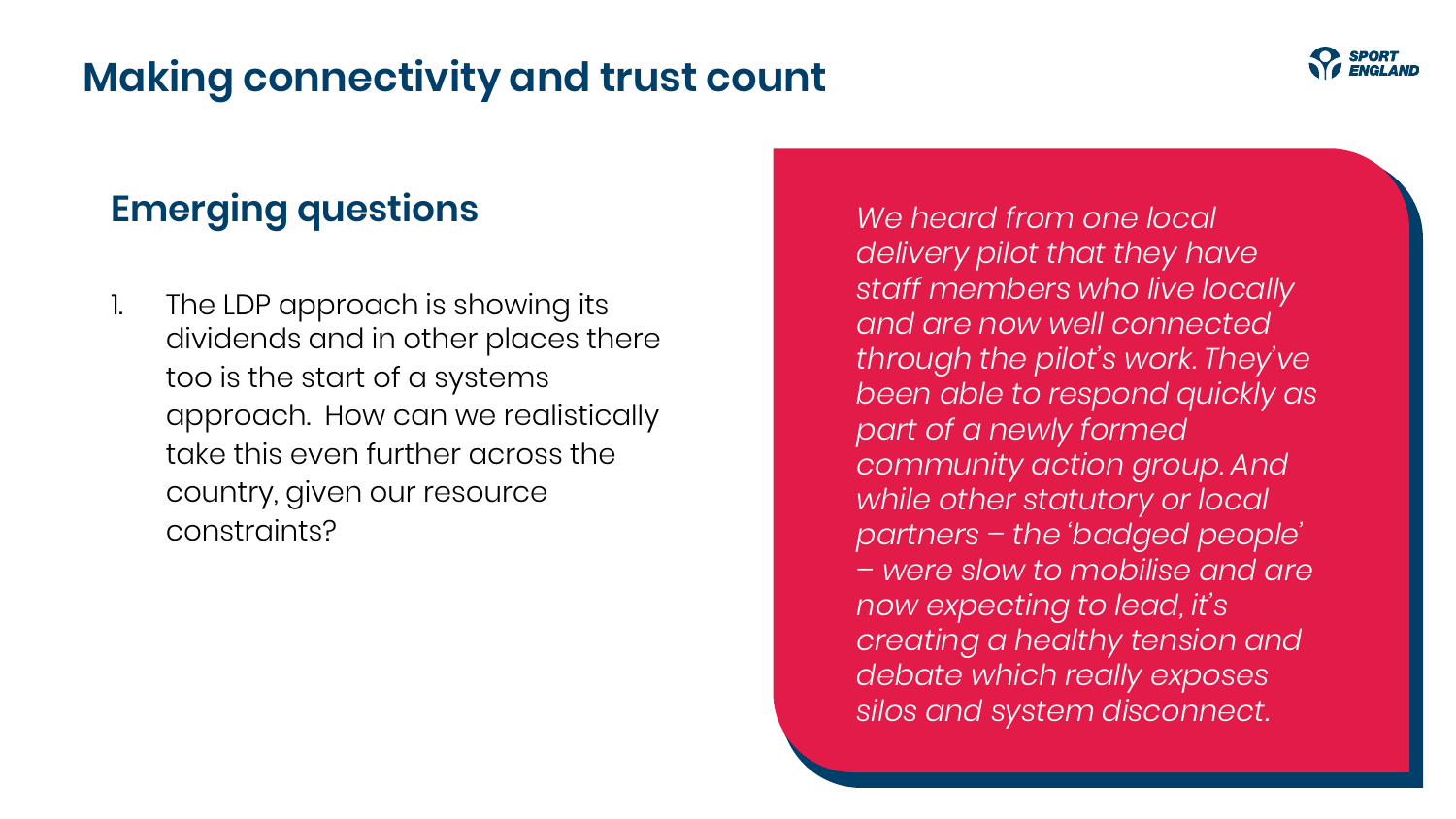

# **Community and place matter**

- **EXT** Strong connectivity has positively brought communities together. Local leaders have come to the fore, **harnessing community energy and creating support systems.**
- The world has just got smaller, hyper-local thinking is critical now and into the foreseeable future. People have been **discovering what's on their doorstep** and continuing to make best use of very local and accessible assets seems more important than ever .
- The **importance of feeling safe** has reinforced some communities' need to stay local, people are concerned and worried about their families' ongoing safety and staying virus free. This is particularly significant for vulnerable and poorer communities where existing health conditions are prevalent.
- People are increasingly identifying their 'place' as their immediate streets or neighbourhood, rather than the town or city in which they live. **Communities are noticing place more,** and there's a greater need for hyper-local working to find solutions to issues such as mental health and active travel.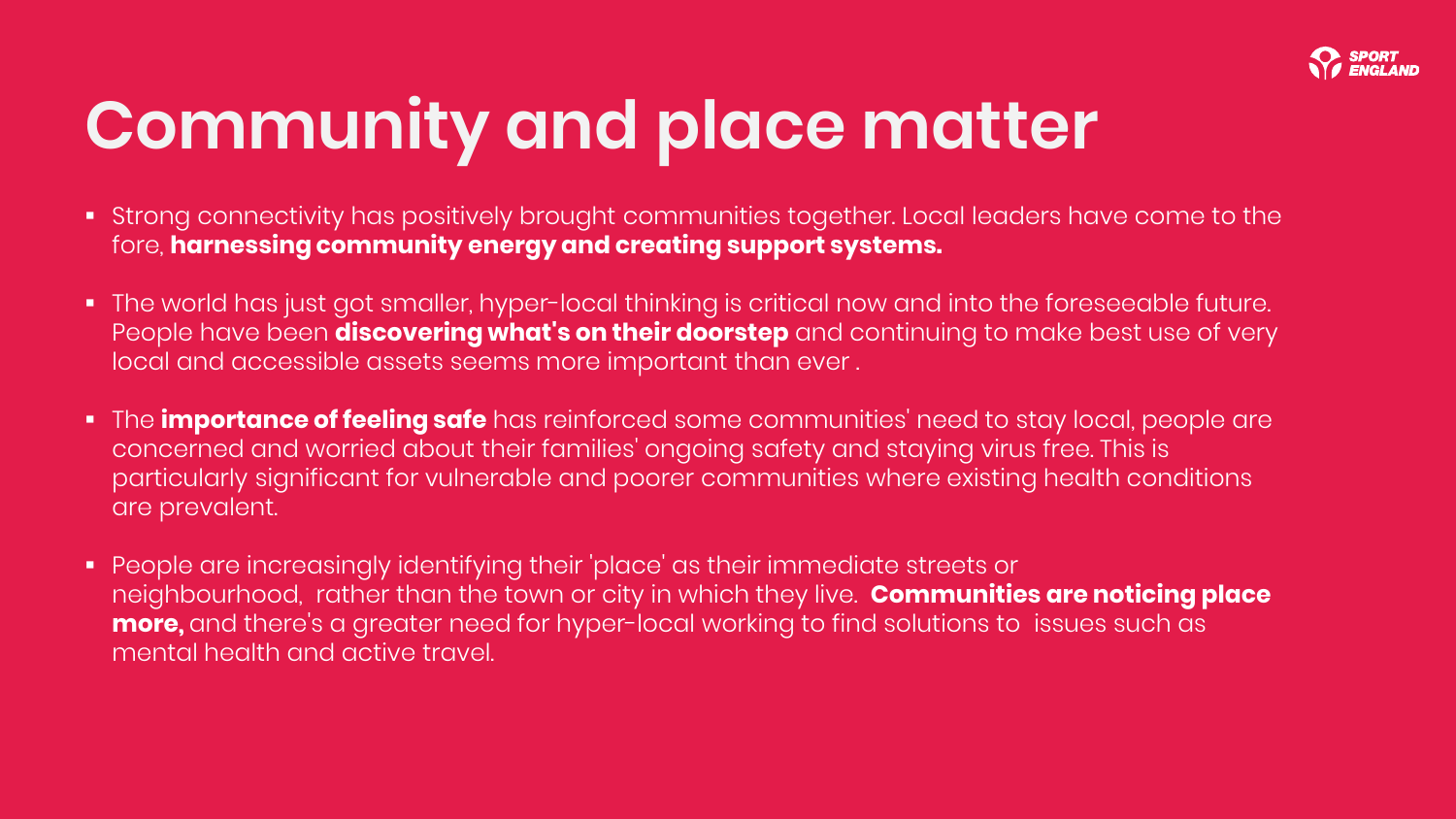### **Community and place matter**

#### **Emerging questions**

- 1. How might these changing notions of place influence physical activity habits in the immediate future and beyond?
- 2. In order to really reach people, how do we continue to work at this level?
- 3. How do we embrace and support communities to retain their ways of working together in the way they've responded to the crisis, whilst also recognising that there's volunteer fatigue and burnout?

*We heard from one local authority that people are appreciating the parks and outdoor spaces on their doorstep and wanting to treat them better, with an increased feeling of safety in places people wouldn't usually go to. So how can we continue to make roads and outdoor spaces even safer by collaborating with others in the system?*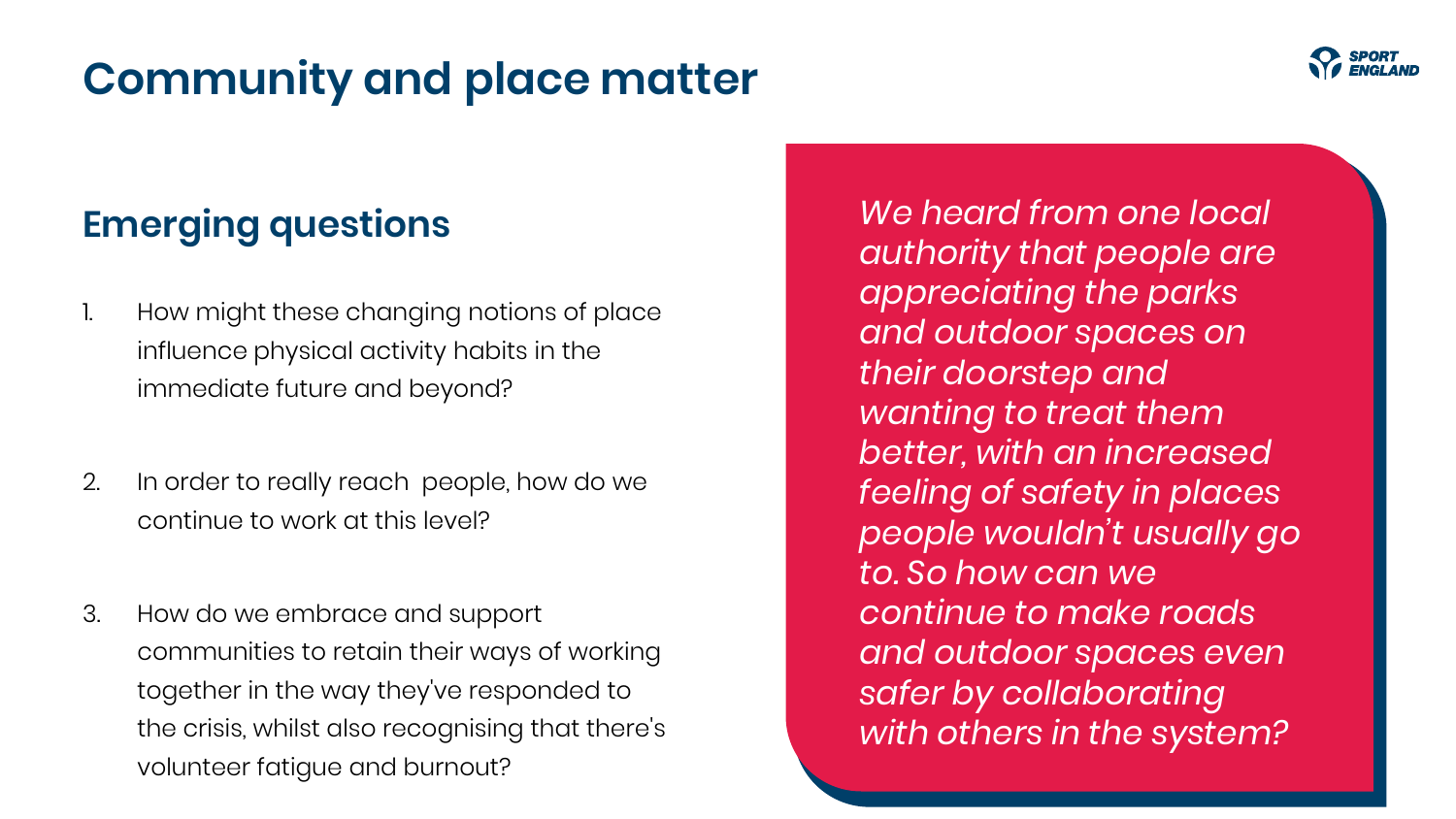

# **Daily life**

- **People are valuing** time spent with children and partners discovering new shared activities or responsibilities. This includes being active and often exercise has joined households together.
- **.** The positive messages and drivers for exercise are becoming more important in terms of the relief of anxiety, helping people de-stress and take some control/routine. There seems to be a lot **more 'obvious' evidence of the linkages between physical activity and mental wellbeing**; it's important to make the most of this message.
- Some people are walking and cycling more, using their commute time differently as well as valuing the difference clean air and safe spaces bring.
- Consistently across place there is **escalating prevalence** of **mental health** issues and concerns about **domestic violence**.
- Our coronavirus ComRes survey has shown that certain groups are finding it harder to be active. It's important to have local data and evidence to understand **behaviours and motivations** during this time, building on activity level data.
- $\bullet$  The same survey has also shown continued growth in walking (65%) and cycling (16%) rates, this supports local feedback on the **importance of active travel** and the need for reduced reliance on public transport.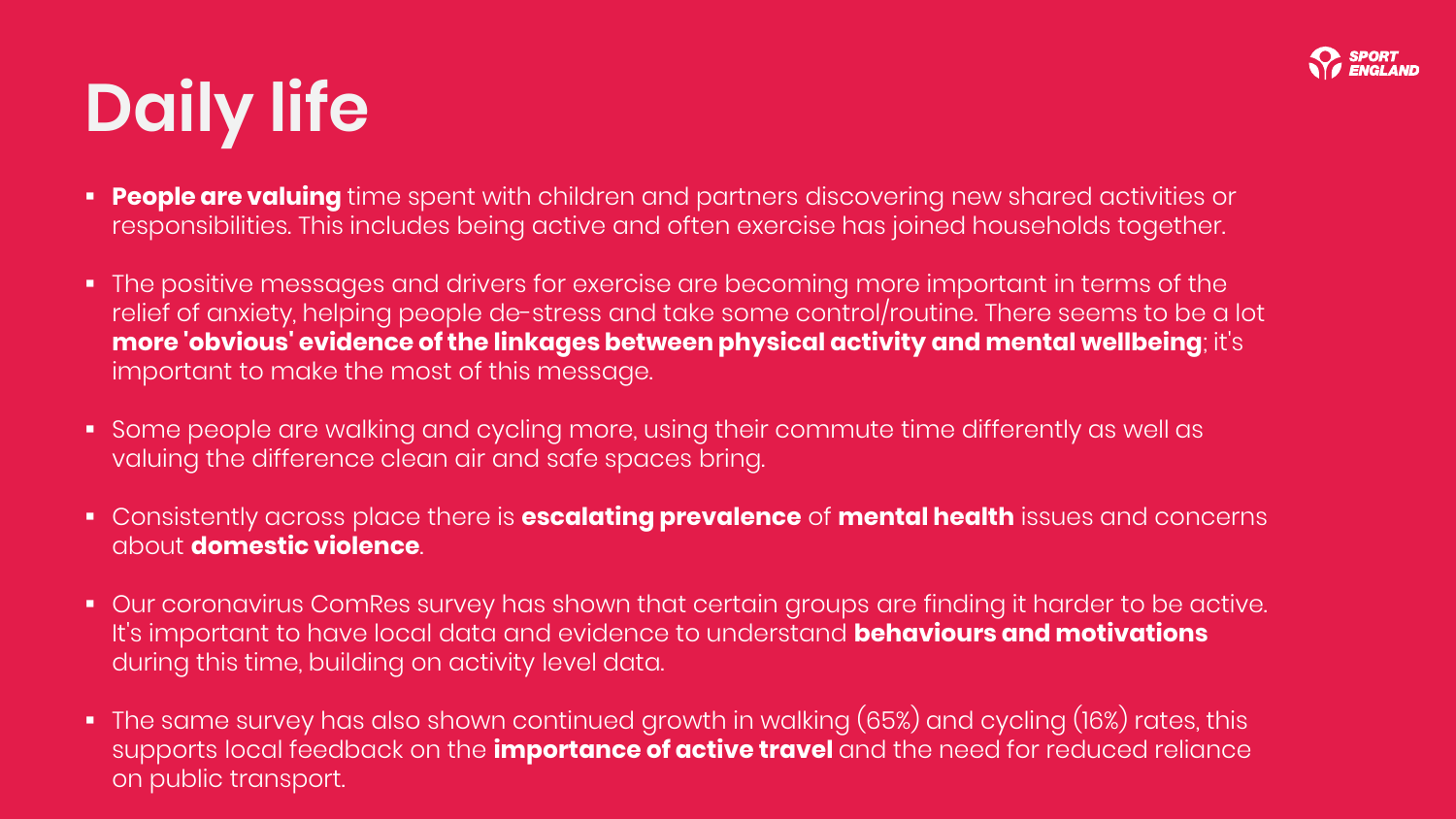# **Daily life**

### **Emerging questions**

- 1. It's unclear how the pandemic will impact on people's future behaviours, particularly in disadvantaged communities. We're understanding that people are worried, scared and don't feel safe - how will this play out?
- 2. Are people who previously didn't exercise really doing more (cycling/walking)? If so, why? And will they continue?

*One local authority within an LDP area recounted that there's an appreciation of the outdoors and parks and people finding and valuing the 'hidden gems' on their doorstep which has led to volunteers helping to keep the local park maintained and doing litter picking.*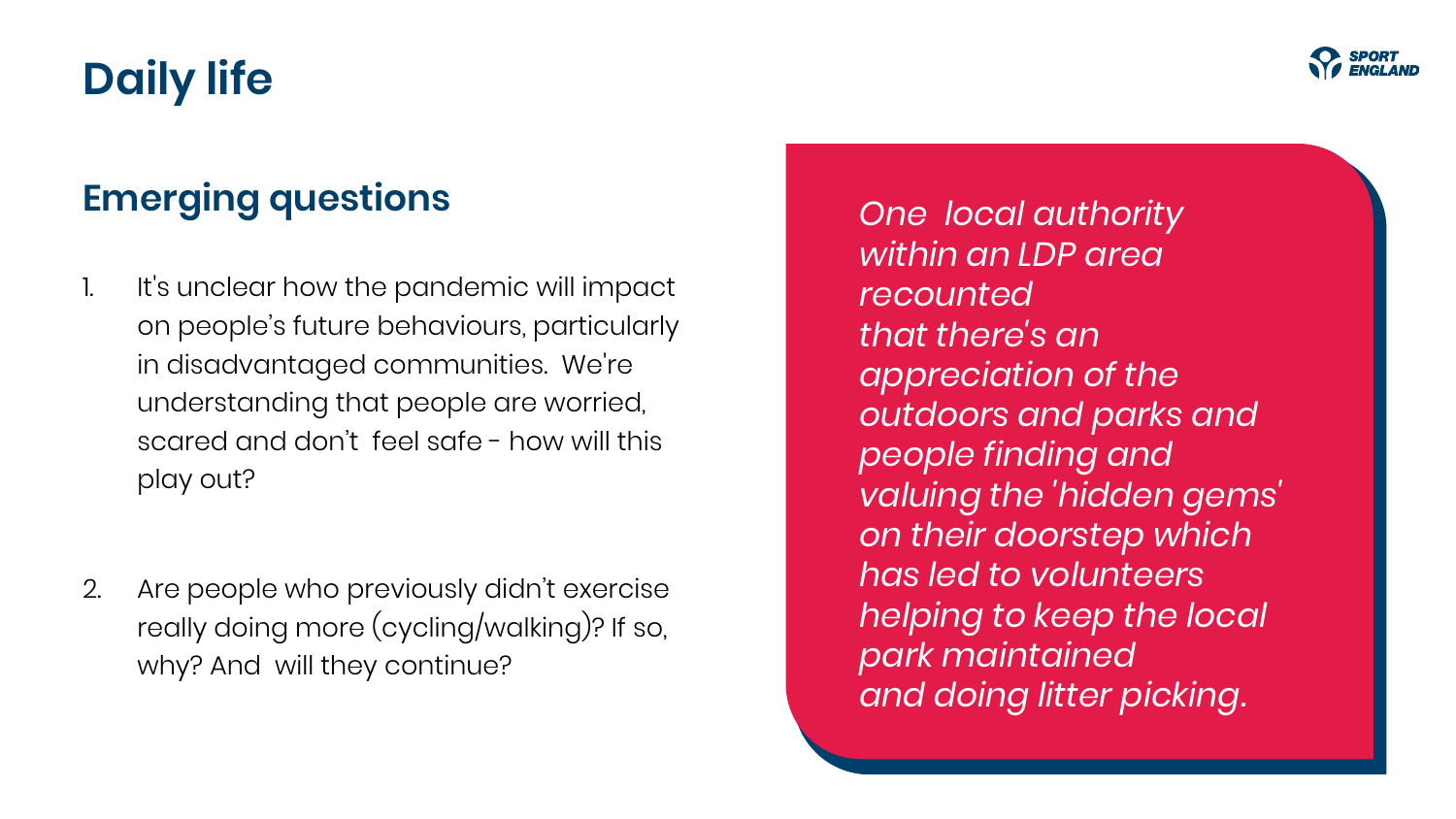

# **Clarity of message**

- The importance of physical activity and sport as part of the **national crisis messaging is being valued.**
- Although there is **simplicity of the 'daily exercise' message,** which some have valued, there has, at times, been a **lack of clarity as to how and where it can be done** - which has caused confusion among both individuals and local organisations. This'll potentially increase as we move into the phased removal of the lockdown.
- Information overload along with **conflicting guidance and messaging** from multiple sources has also created mistrust and anxiety among communities.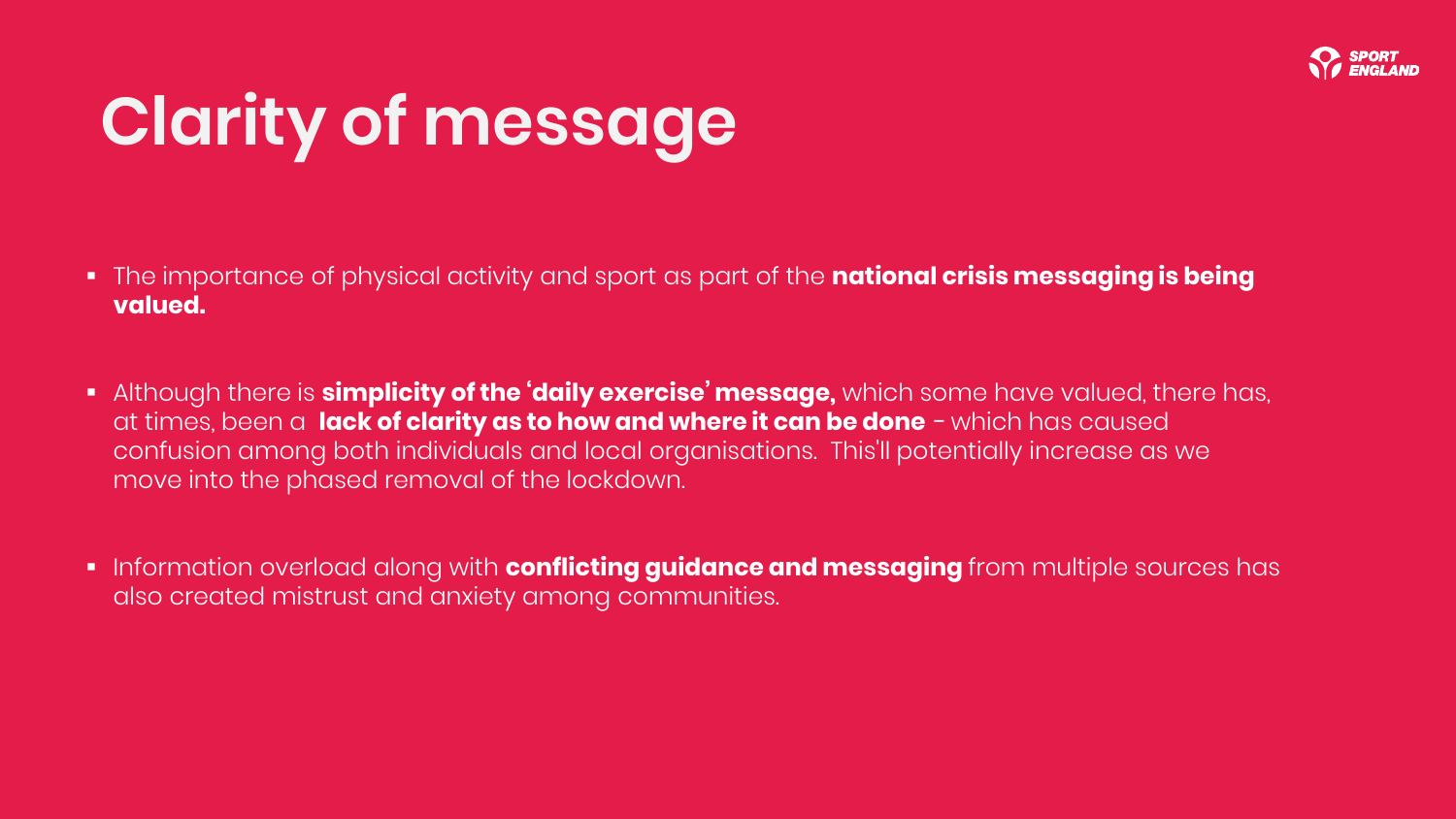# **Clarity of message**

### **Emerging questions**

- 1. How do we optimise the current profile of the physical activity messaging and take that through to the next phase of messaging?
- 2. Can we find opportunities in our work to collaboratively tackle mixed messaging about exercise?

*One LDP recounted that messages are coming from lots of different directions, there's misinformation, and mistrust with people not knowing what messages to believe.*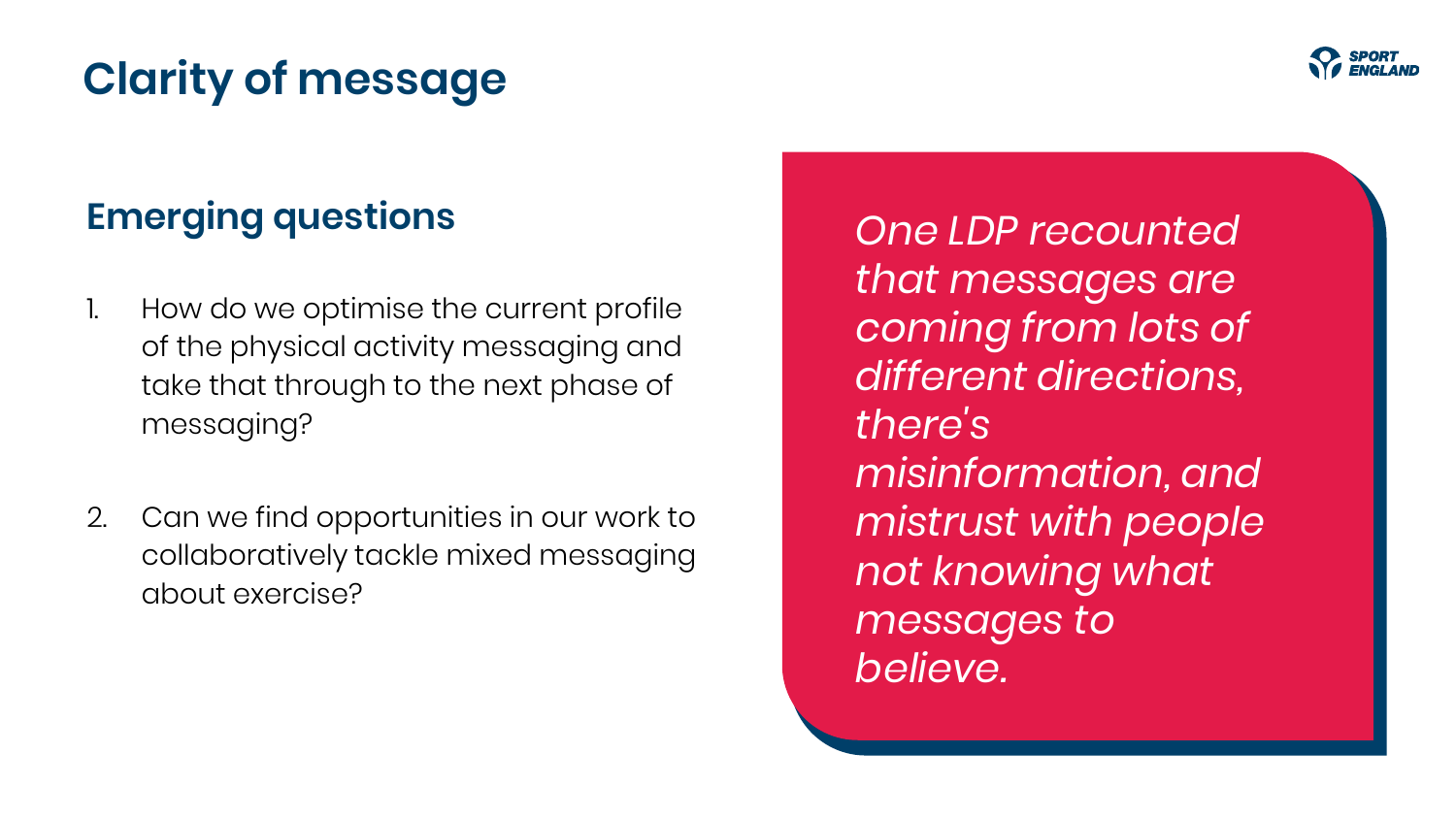

# **Digital divide**

- Lack of access to modern information and communications technology has created a digital divide, this has been **amplified by the increased current need to live life digitally.**
- **Digital poverty is a significant concern** for places working with the vulnerable, disabled people and disadvantaged; yet it's also opened up new connections and enabled some places to reach new audiences.
- Not everyone can or will want to respond to digital messaging and **a multi-channel approach is essential** to reach all communities within a place. There are several examples of printed resources and activity packs that've been produced and distributed to the most vulnerable.
- Despite more people turning to online exercise many don't have access to technology. If we adapt the new normal to include more digital, we must remember **access is not universal.**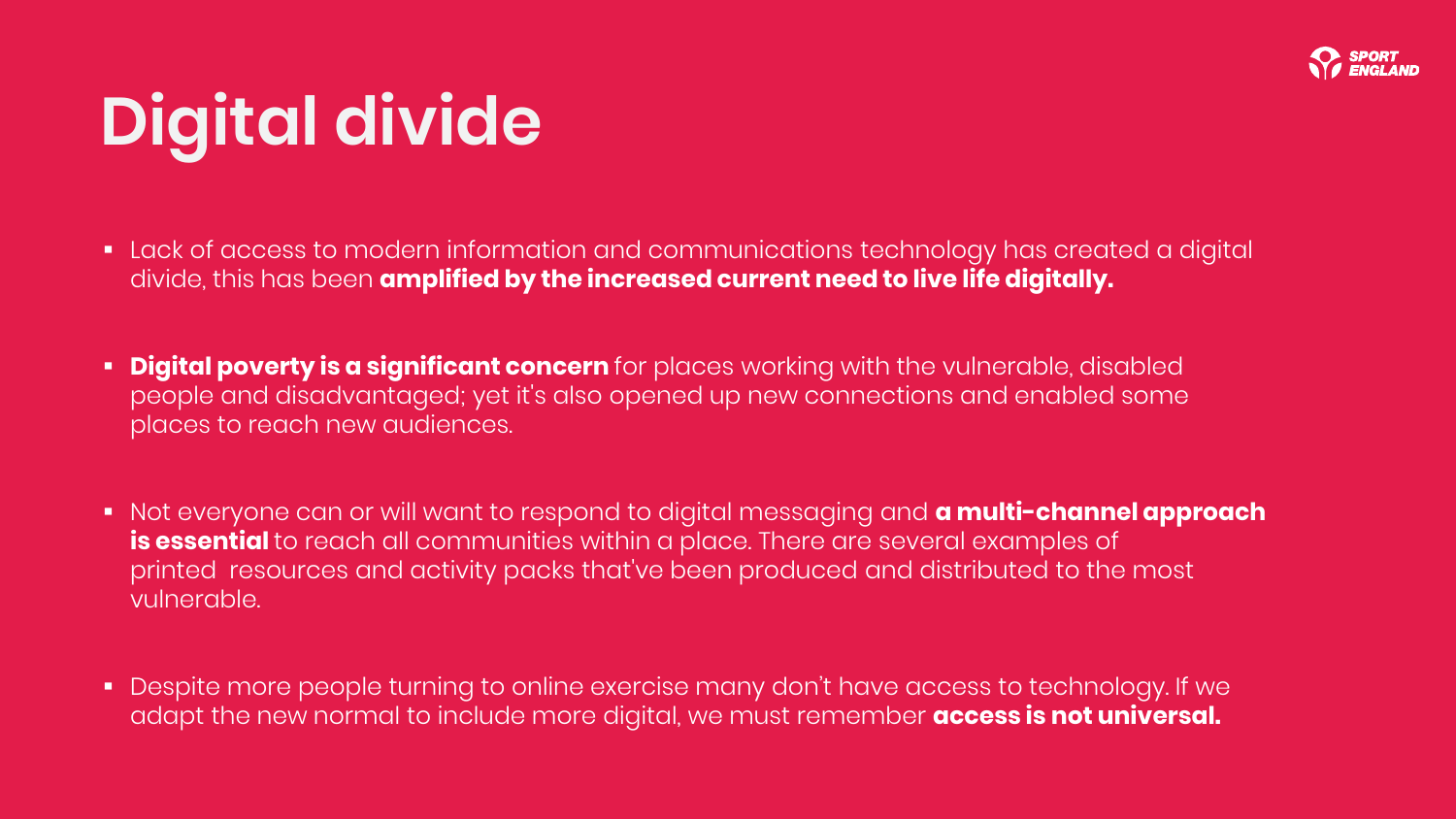# **Digital divide**

### **Emerging questions**

- 1. Do we fully understand the implications of digital divide? And what're the real barriers or issues here?
- 2. How important is the role of digital in supporting people to lead active lives? And has this changed since coronavirus?

*In response to the crisis there were many digital resources available to support people to stay active at home but there was little for those who don't use the internet. Like others, Move More Sheffield created an 'Active At Home' booklet to support older and vulnerable people in the community to stay active at home. These were distributed through community volunteer efforts*.

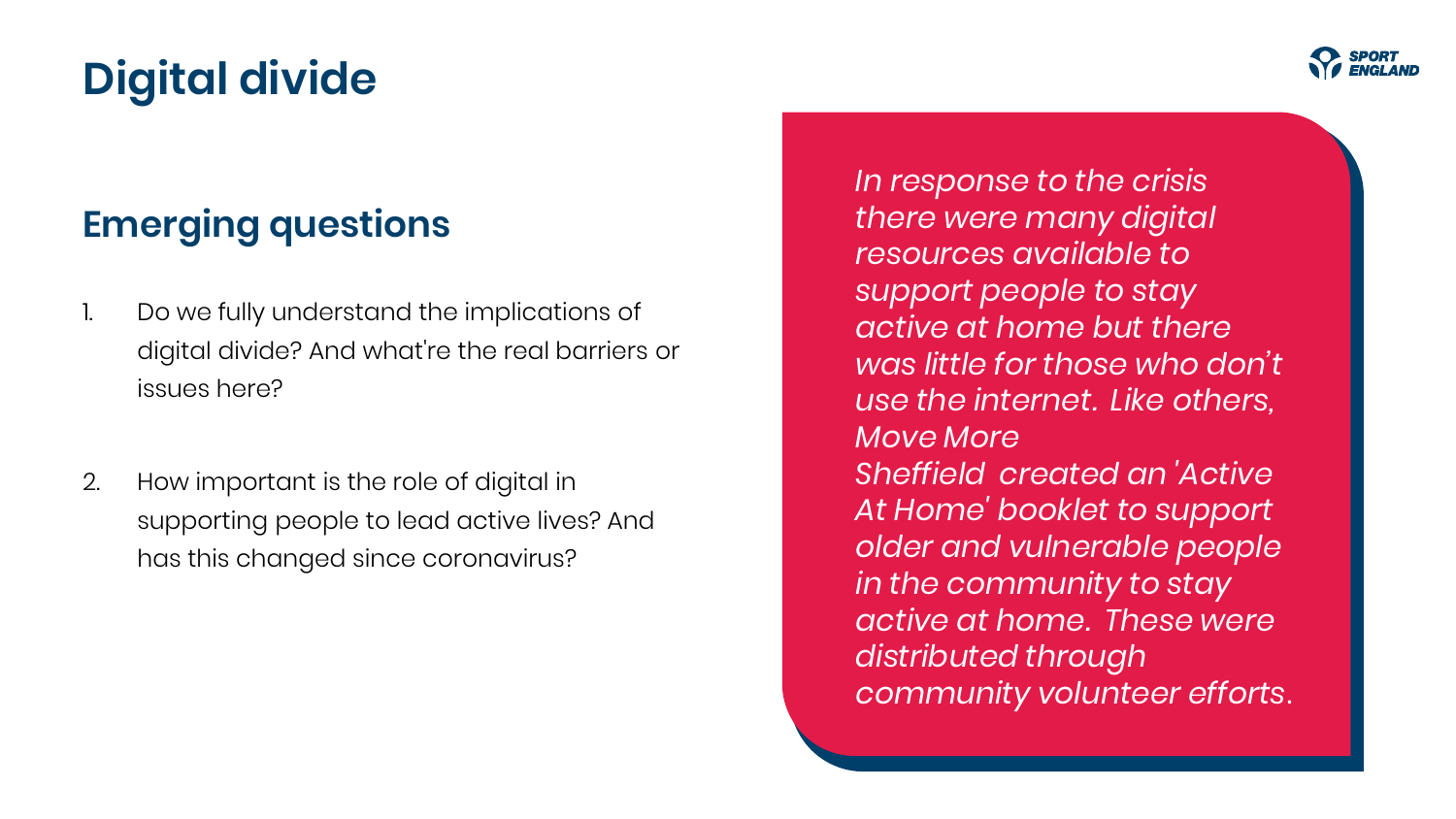

# **Financial sustainability**

- Local authorities are expressing concern about the funding gaps emerging. Nationally the LGA indicate a gap of extra costs of coronavirus to grant allocated by government of £6 billion. A further £2bn is likely to be needed to cover costs of responding to the pandemic, with an extra £4bn required to deal with the impact of lost income from sources including council tax, business rates and sales, fees and charges. Some councils are reporting ranges of three weeks to three months of funding remaining to support local services.
- Councils are working hard to keep supporting leisure providers during the coronavirus crisis but the huge pressure on council funding has meant it's **not easy for them to meet the needs of the leisure trusts.** In some places, trusts and councils were coming together to have transparent discussions about current issues and recovery, an example given in a county, but not happening everywhere.
- Councils and trusts want to **explore what service redesign will look like as well as future operating models** and how they can be developed collaboratively.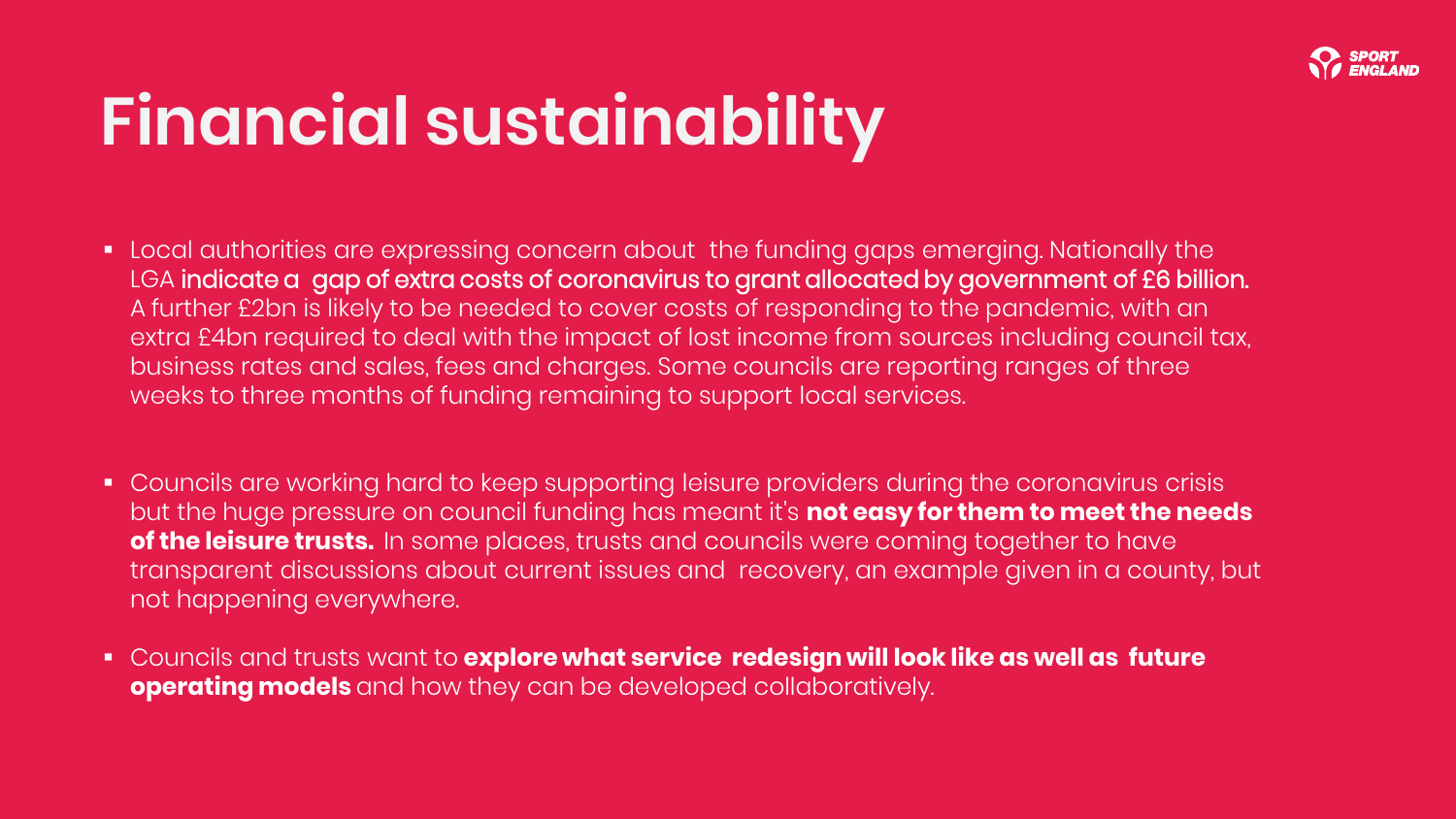### **Financial sustainability**



### **Emerging questions**

- 1. How do we support places to be strategic with financial planning over different time periods with an uncertain future?
- 2. How can we continue to connect to common purpose, ensuring a balance between economic drivers, wellbeing and equality as we move towards recovery?

*Some leisure trusts felt the first response from the local authority had been really good, but the critical bit will be when the lockdown starts to be lifted. That's their next challenge*.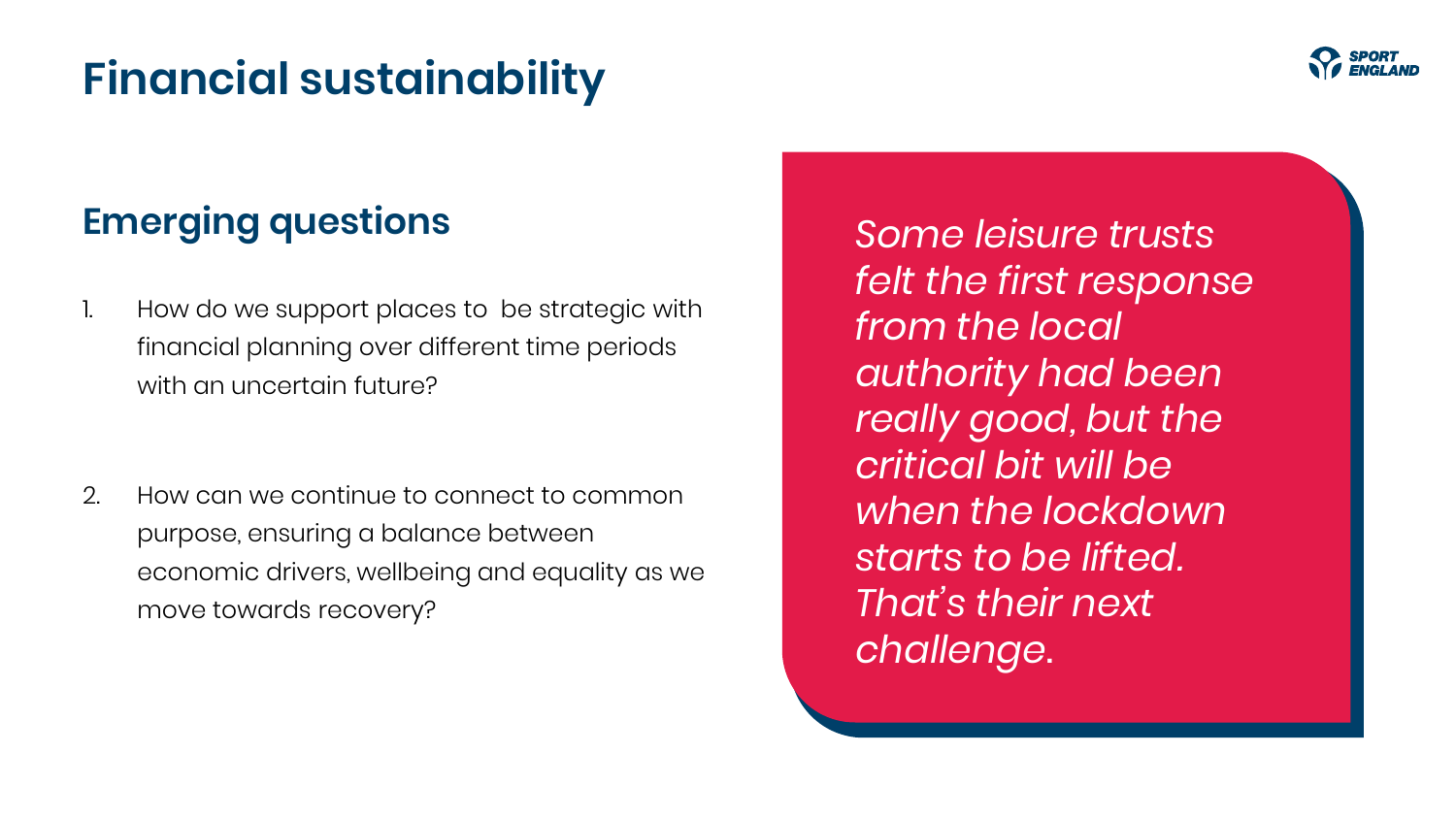

# **What does recovery mean?**

- **.** In recent weeks the conversation has turned to recovery. Building an increased sense of common purpose, people are seeing this is the **time to make a major shift in how we think and how we live our lives.** We have the opportunity to change healthy or unsustainable behaviours and live a better life based around the call to action to change.
- Organisations are seeing this as a time of opportunity to **'do things differently'** and many LDPs and local places are **ready to move from crisis management** and look forward to what is next. Some organisations, however, require headspace and time to explore what recovery and the future looks like.
- **We shouldn't assume that people will revert back to previous behaviours** such as using leisure centres or gyms in the numbers that they did. The role of online has also been a key feature of the response, however conversations indicate that the novelty factor may be dropping off.
- A concern is that we revert to **previous behaviours and ways of working**, even if they weren't working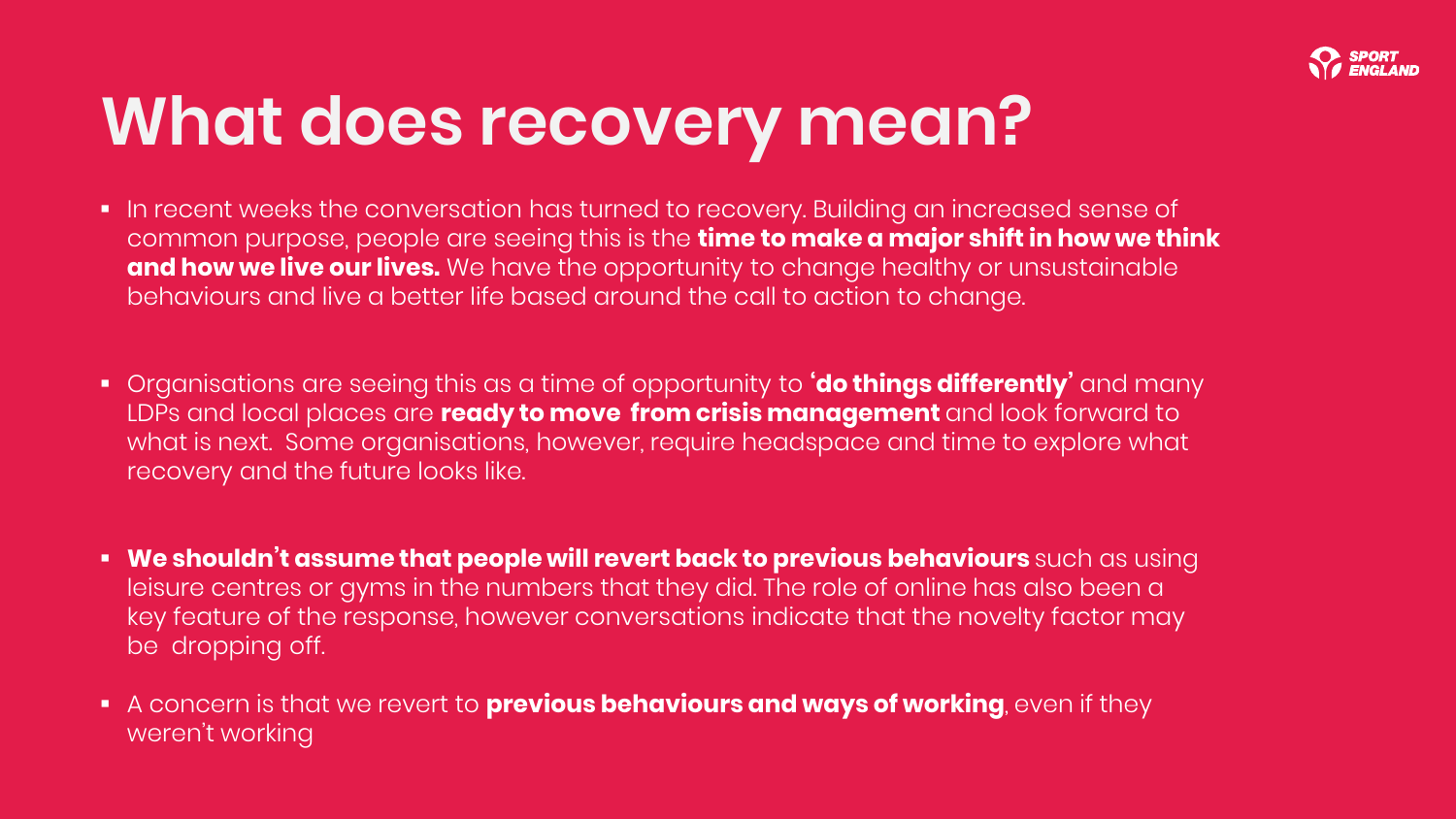

### **What does recovery mean?**

### **Emerging questions**

- 1. How do we continue to reframe the sport and physical activity message/offer where there have been greater opportunities as active environments/climate change; mental health and what does that mean for Sport England and its focus?
- 2. How do we support local scenario planning for the future that's focussed on designing and rebuilding for the next phase of the future, rather than preserving what we had?

*people want to shape the future they want, and not be shaped by it. It was important to rethink what they're here to do.*

*It was heard at* 

*discussions that* 

*'leadership essential'*

3. What happens if there is a second spike?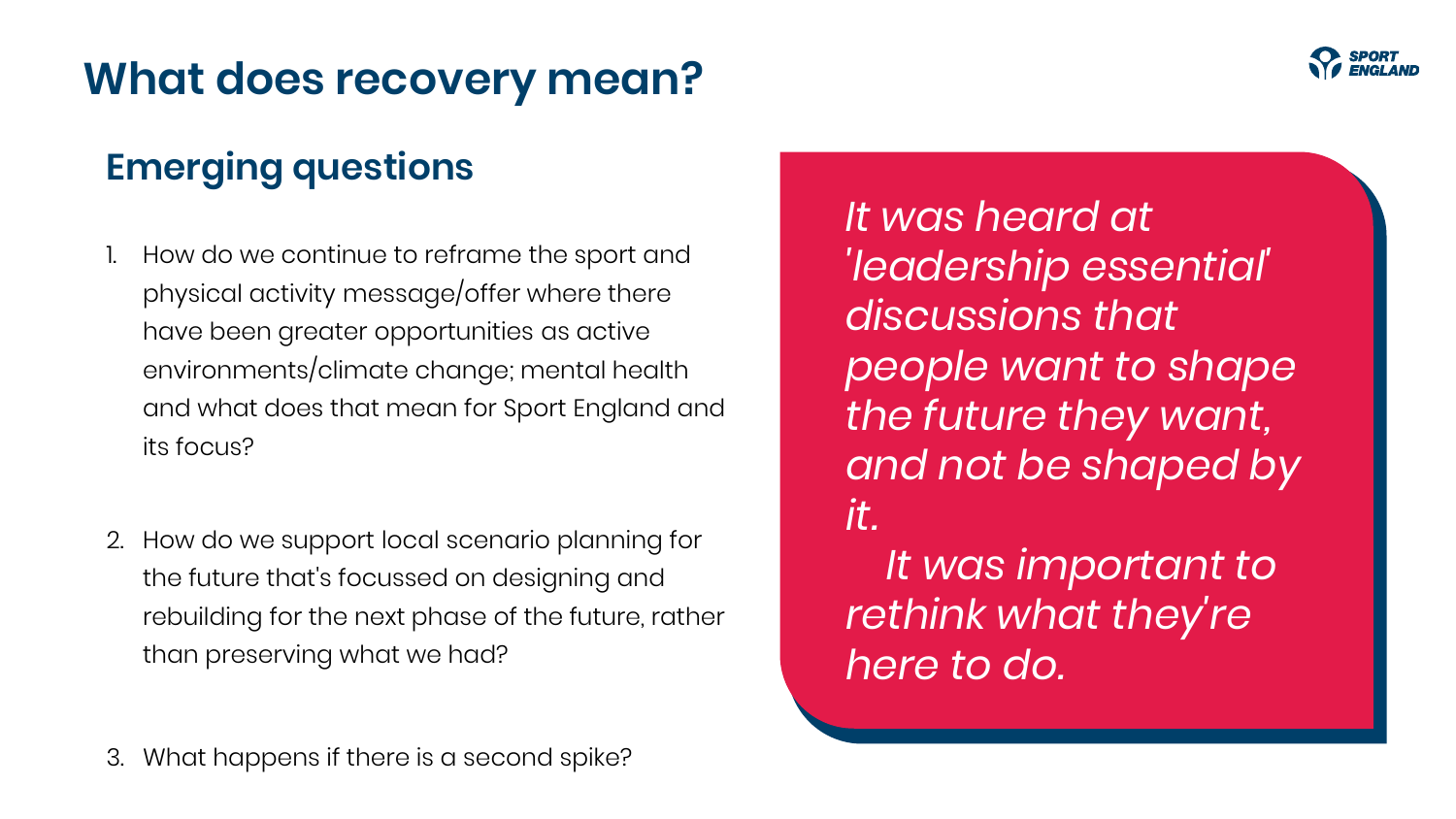

# **Behaviours that support change**

As part of this reflective process we've identified how people are connecting and working, and the emerging behaviours that are helping them build trust and reach out to others.

When thinking about how we need to act and lead we should consider the following;

- 1. how comfortable are we with living and working in the grey and with emergence; nothing fixed, or stable or certain - this is the so called 'new normal' and we have to get better at working with this as leaders?
- 2. how can we develop high levels of personal resilience and help others to develop theirs?
- 3. how do we distribute leadership local leaders from communities have come to the fore, how are they enabled to develop their role?
- 4. how do we retain the good collaborative behaviours that the crisis has encouraged locally and not revert to previous siloed behaviours?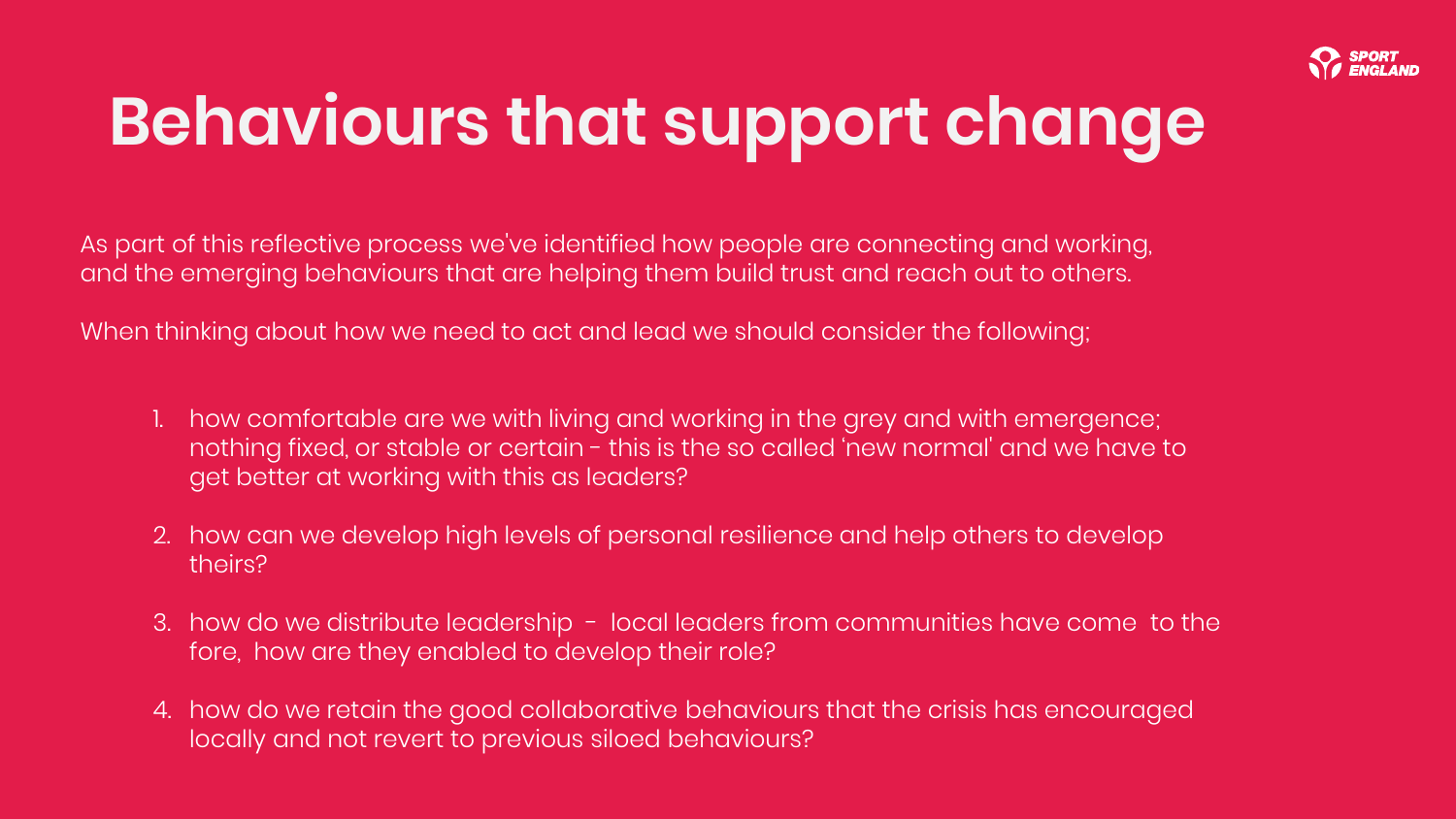

# **Reflections summary**

Recovery presents places with opportunities and a set of tensions where the urgent present can override finding the headspace to think about the important future. To help us do this, these are the questions we think are important to consider now:

- where does physical activity fit in the inevitable re-setting of local priorities?
- how do we work collaboratively with communities to retain the positive physical activity messages and opportunities to be active in new ways?
- how do we think about recovery rather than repair?
- what will the impact of a recession look like locally?
- how can we continue to connect to common purpose, ensuring a balance between economic drivers, wellbeing and equality as we move towards recovery?
- will this current sense of crisis galvanise local systems to focus on inequalities in a new or different way once the immediate lockdown has eased?